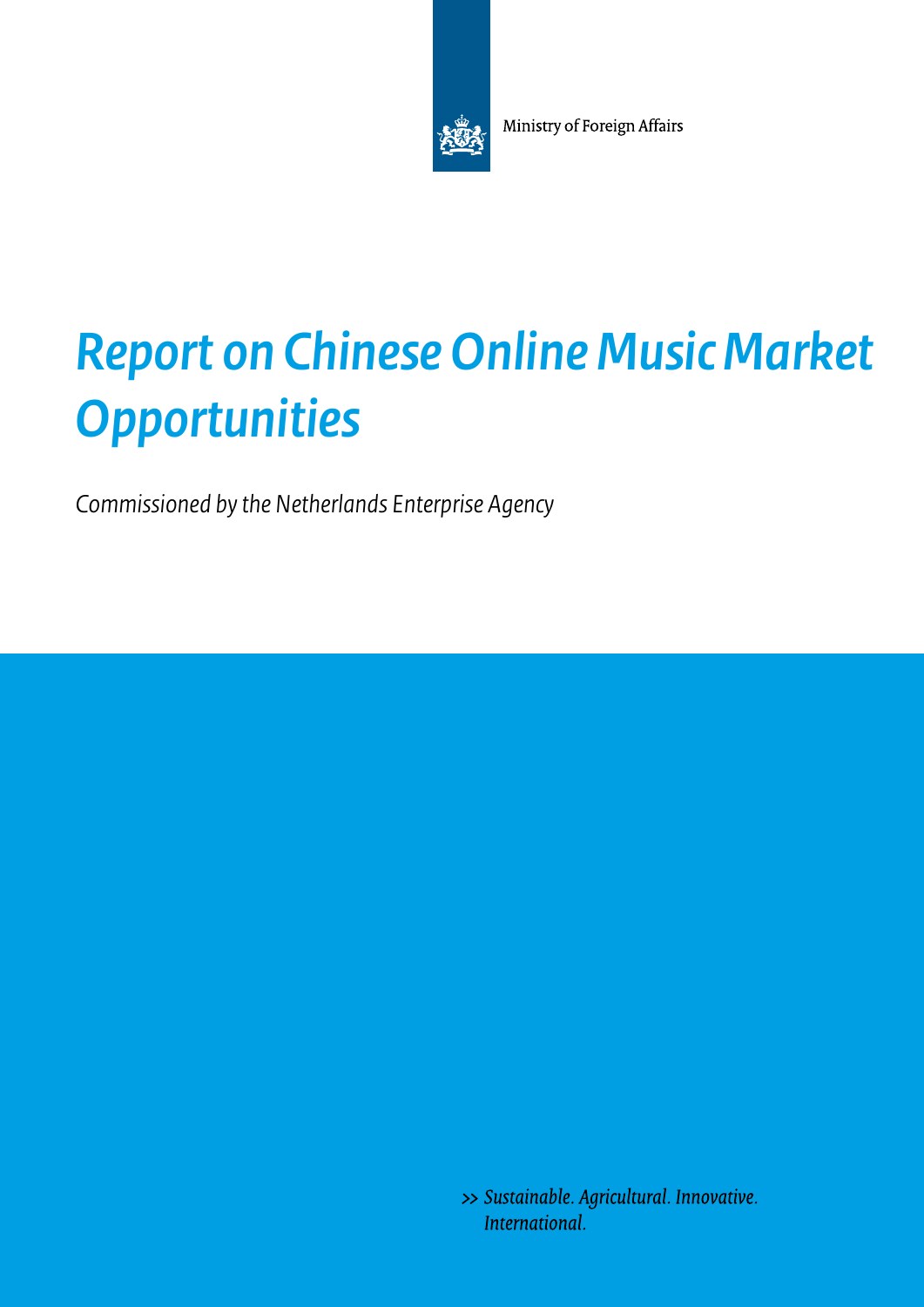# **Report on Chinese Online Music Market Opportunities**

#### **Market overview**

In 2020, the Chinese music market was seriously affected by the COVID19 pandemic. The offline music events including concerts, music festivals were suspended or turned to cloud live. In spite of that, the Chinese online music market kept a stable growth. According to iiMedia Research, the China digital music market has reached about RMB 35 billion by the end of 2020, with an estimated size of about RMB 42 billion in 2021.



#### **MARKET SCALE OF CHINA DIGITAL MUSIC INDUSTRY**  2018-2022 (RMB BILLION)

The music mobile users in China have been growing in the recent years. The Chinese music mobile users have exceeded 600 million by the end of 2020. The competition to keep music users among mobile platforms has become fierce with the slow-down growth of music mobile users.



#### **MUSIC MOBILE USERS SCALE IN CHINA 2017-2 0 2 1 ( M I L L I O N )**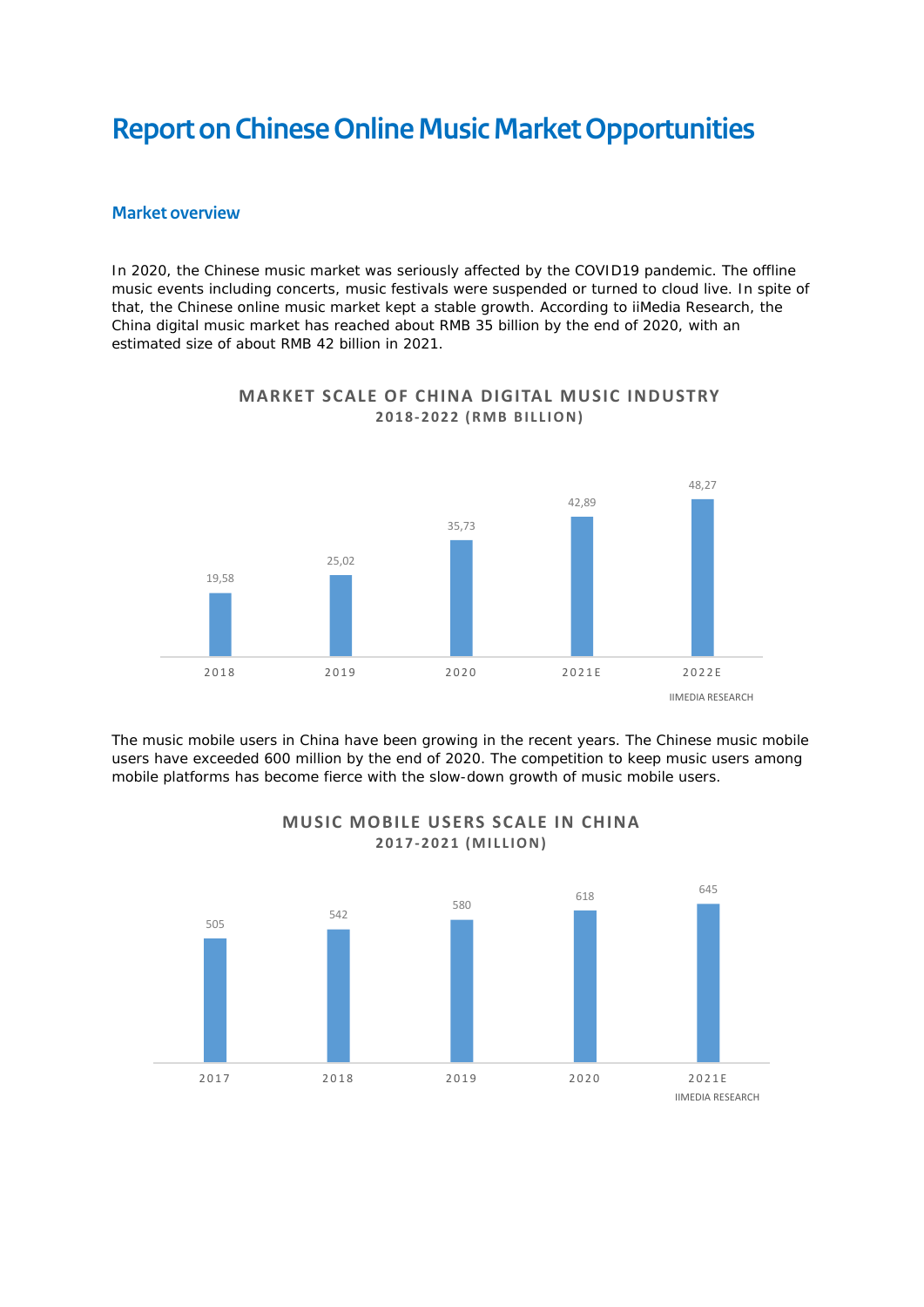# **PEST analysis of China's digital music market environment**

| <b>Political Environment</b>                                                                                                                                                                                                                                                                                                                                                                                                                                                          | <b>Economic Environment</b>                                                                                                                                                                                                                                                                                                                                                                                  |
|---------------------------------------------------------------------------------------------------------------------------------------------------------------------------------------------------------------------------------------------------------------------------------------------------------------------------------------------------------------------------------------------------------------------------------------------------------------------------------------|--------------------------------------------------------------------------------------------------------------------------------------------------------------------------------------------------------------------------------------------------------------------------------------------------------------------------------------------------------------------------------------------------------------|
| 1. In May 2017, China for the first time put<br>"music industry development" into "key<br>cultural industries project", upgrading music<br>industry to a strategic emerging industry;<br>2. In May 2020, the Chinese government<br>released a notice to build up a country<br>strong in the field of IP, providing support to<br>music IP protection in policies.                                                                                                                     | 1. In 2019, Chinese GDP per capita<br>exceeded \$10000, proportion of<br>entertainment consumption rising in<br>household consumption;<br>2. COIVD19 had a serious impact on offline<br>music industries, speeding up its upgrading<br>towards online;<br>3. Turn-over of online music industries<br>outperformed offline ones globally in 2020<br>with a quick growth of streaming platforms<br>in revenue. |
| <b>Social Environment</b>                                                                                                                                                                                                                                                                                                                                                                                                                                                             | <b>Technical Environment</b>                                                                                                                                                                                                                                                                                                                                                                                 |
| 1. China's consumption structure and<br>concept is upgrading, with a rising<br>proportion of consumption for culture and<br>entertainment in daily consumptions;<br>2. Post-80s and post-90s have developed a<br>habit of paying for the music they like, with<br>recognition of paid membership promoted<br>by the streaming platforms;<br>3. The traditional music market structure has<br>been changed with more inputs into digital<br>music market from music content providers. | 1. Increasing use of 5G is providing users a<br>better visual and audial experience;<br>2. VR technologies are giving users an<br>immersive experience by creating virtual<br>musical space with development of cloud<br>music technologies.                                                                                                                                                                 |

Data Soure: BigData Research

#### **State of the digital music market**

The wide use of 4G technologies and easy access to the music and social networking apps in mobiles have played a significant role in the growth of the digital music market. The high-tech elements like AI, 5G, IOT and cloud technologies are supposed to create new models of business. Online video platforms have covered traditional B2B music users like movies, TV dramas and variety shows. Music streaming mobile platforms provide an easy and convenient access to music for the Chinese audience. Mobile social networking apps (e.g. Douyin, Kuaishou, Xiaohongshu) have expanded the access to music for more potential audience. The new models of business have been tried with the wide use of AI, 5G, IOT and cloud technologies.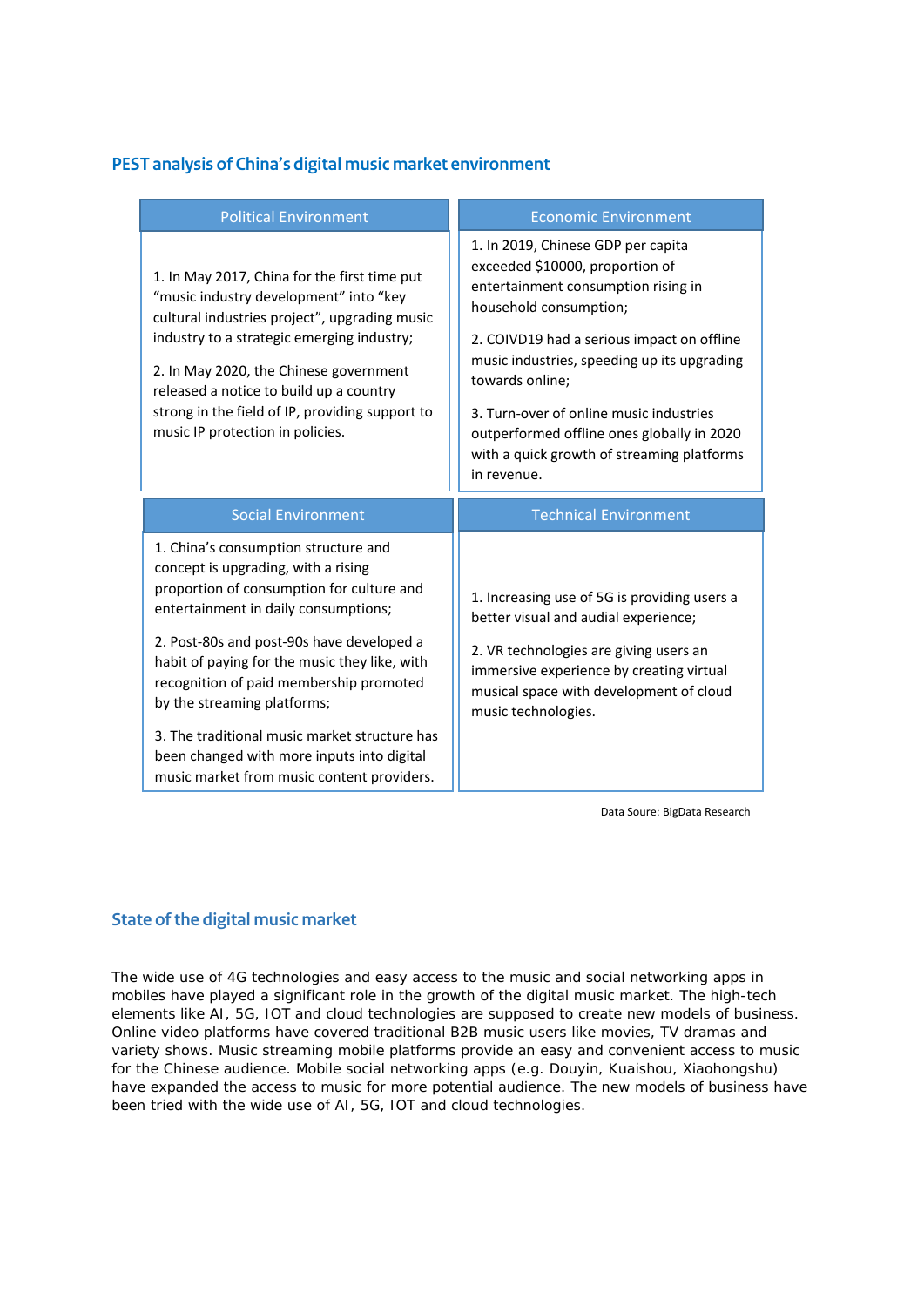

**Music access channels for Chinese users** 

According to BigData Research, around 70% users in the first half year of 2020 were found out to choose music streaming platforms among all the frequently used channels, 54.3% short video platforms, and 44.6% social media.



#### **CHINESE MUSIC USERS ACCESS CHANNELS FOR THE FIRST HALF OF 2020**

## **Music streaming platforms**

Among all the access channels, music streaming platforms are targeting directly the music audience in their functions and contents. The 4 major music streaming platforms in China are QQ Music, Kugou Music, Kuwo Music and Netease Cloud Music. Bigdata Research released "China's digital music market report for the first half year of 2020" that QQ Music was ranked the first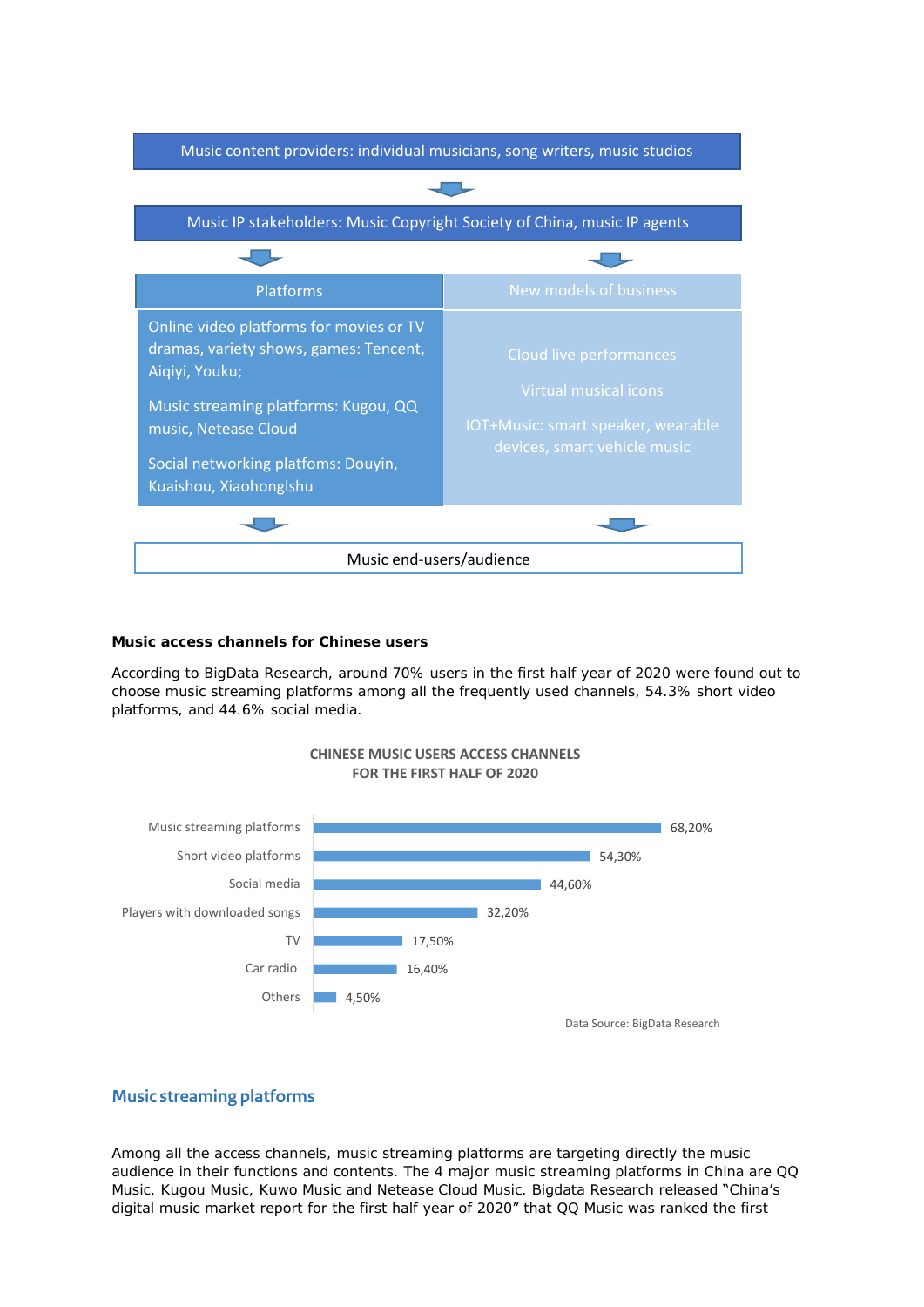with 72.605 million daily active users averagely in June 2020, followed by Kugou, Kuwo and Netease. The first 3 platforms - QQ Music, Kugou Music and Kuwo Music are all under Tencent Music Entertainment Group (TME).



#### **DAILY ACTIVE USERS IN JUNE 2020 (MILLION)**

There are two digital music business profiting modes in China: to C and to B, with a combination of offline and online. In the to C market, it is clear that the major players are Tencent Music Entertainment Group TME and Netease Cloud Music, with profiting modes of paid membership, digital album, and advertisement. The to B market involves the profiting modes concerning content production, marketing, smart hardwares, and offline performances.

# Membership subscription Sale of digital album User contribution to live shows Smart hardwares Advertisement Digital IP management and content distribution Joint operation between platforms and game producers Peripheral and derivative products Offline mini-KTV Self-service KTV Offline performance cooperation Offline variety show cooperation To C Online **Offline** To B

#### **BUSINESS PROFITING MODES ANALYSIS FOR CHINA DIGITAL MUSIC MARKET**

#### Data Source: BigData Research

#### **Music style and song language preference of the Chinese digital music users**

Chinese digital music users are majorly young, middle-incomed white-collar workers and students: 80% users aged under 35, 54.4% male and 45.6% female, more than 50% users with monthly income of RMB 5000 to 10000, 40% living in first and second tier cities.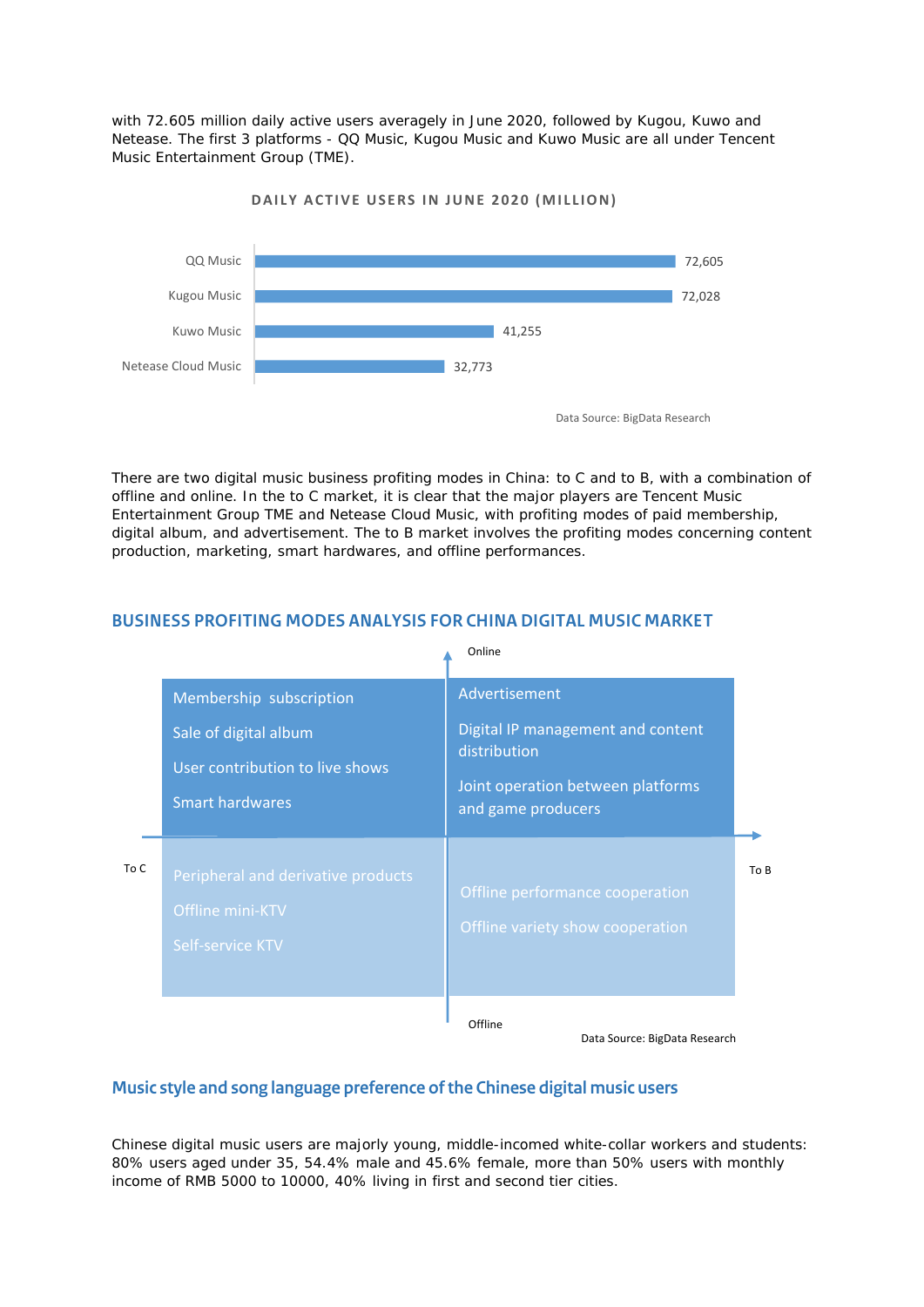In a big data analysis on music style preference, pop music was ranked the first followed by Chinese style, electronic music, Jazz and etc..; on song language preference, Chinese mandarin was the first in ranking, followed by Cantonese (one of Chinese dialects), English, Japanese, Korean etc…



#### **MUSIC STYLE PREFERENCE OF CHINESE DIGITAL MUSIC USERS FOR THE FIRST HALF OF 2020**

#### **SONG LANGUAGE PREFERENCE OF CHINESE DIGITAL MUSIC USERS FOR THE FIRST HALF OF 2020**



## **Short video platfoms - Social networking platforms**

Short video platfoms, started from 2013, have been developing very fast in China. Compared with traditional videos, short videos are low in production cost, fragmented in production and dissemination, fast in spread, popular with social networking, and vague in boundary between producers and consumers. By June 2020, Chinese short video users have reached 818 million with an average daily use time of 110 minutes.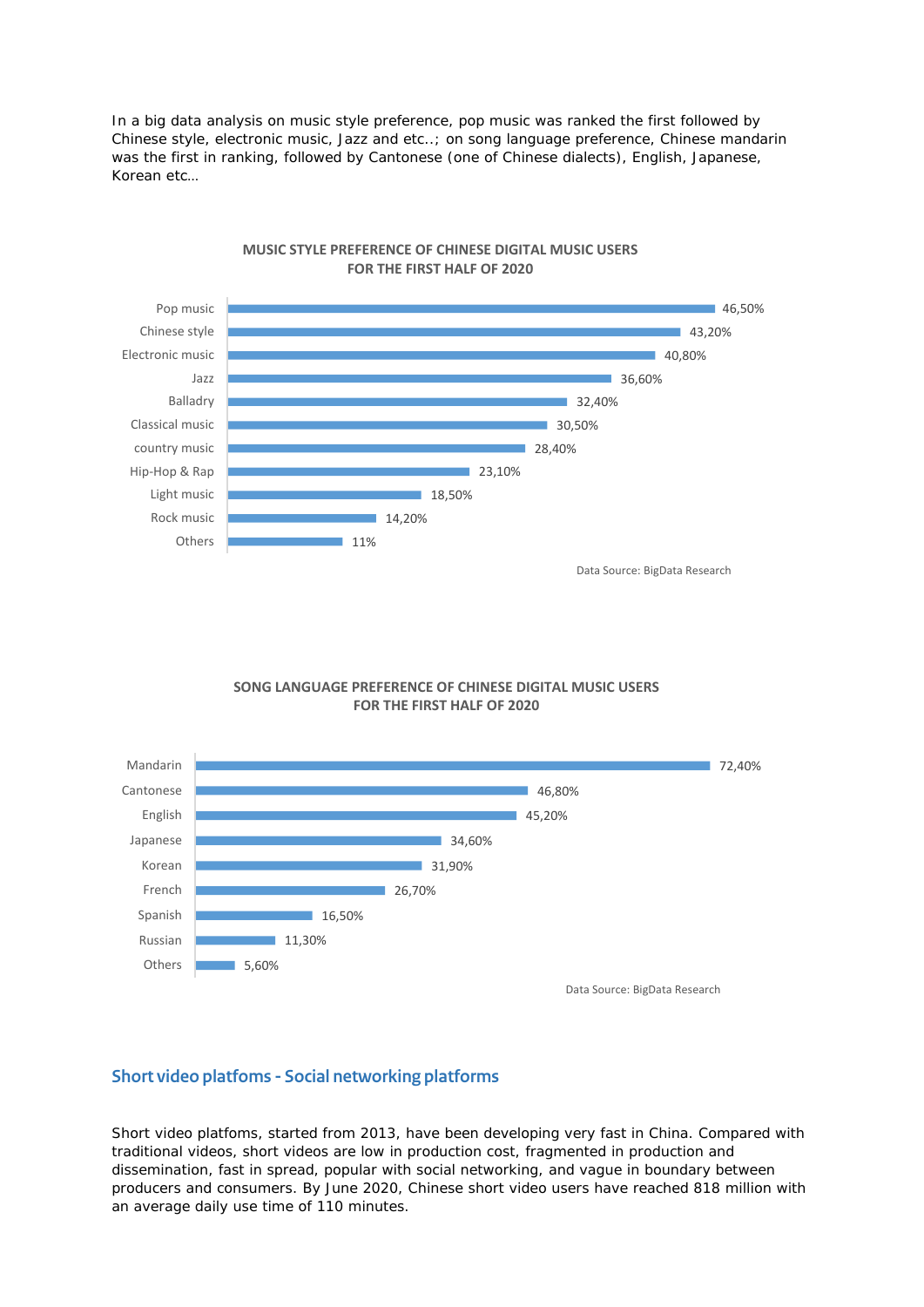Among all kinds of short video platforms, social networking platforms (e.g. Douyin, Kuaishou) are the most successful. Two players in China, ByteDance (Douyin) and Kuaishou, have taken up major share of the domestic short video market. Having seen the success of Tiktok (Douvin's international version), the international players, Twitter (Vine, Periscope), YouTube, Facebook (Instagram and Lasso) and Snapchat are also developing their own businesses in short videos.

The background music BGM in short videos have a wider access to users than the original music, considering the big number of active daily users in the platforms. In the recent years, some old songs have suddenly become popular again among youths or even all age groups after being used as BGM in some short videos, especially recommended by Douyin. However, the music IP owners could benefit very little due to a weak protection in music IP. The IP protection have become stronger since the Chinese IP authorities requested the short video platforms to screen their content to improve IP protection at the end of 2018.

#### **Opportunities**

IP cooperation with the platforms in content management and distribution is considered as a good business opportunity. In recent years, the Chinese government has been trying to improve IP protection to build up a better business environment via a strict law enforcement and supervision. And the major music streaming platforms are trying to attract more audience with a large music library.

Tencent Music Entertainment TME reached a strategic cooperation agreement in 2020 separately with the international giants in music industries Peermusic, Merlin Network and Royalty Network, and upgraded cooperation with Space Shower and Being Inc. Netease Cloud in 2020 signed cooperation contracts with the international players BMG, UMPG, WCM and etc..

The international music giants are planning to extend their businesses to Chinese market both online and offline, starting from IP content cooperation with the music streaming platforms and exploring further profits in music distribution and promotion.

Opportunities for Dutch musicians seem to be more due to easy access directly to Chinese audience via short video platforms. However, Dutch individual musicians are difficult in competition with the Chinese Key Opinion Leaders KOL at short video platforms. KOLs are mostly supported by a professional team - Multi-Channel Network MCN. MCNs are in fact helping KOL to produce content, matchmaking with short video platforms as well as commercializing. The number of Multi-Channel Network MCN in China has increased dramatically in 2017 and 2018 due to the subsidies from short video platforms. Currently, the Chinese MCNs have developed mature profiting modes when the subsidies are fading out.

#### **Challenges**

About a decade ago, in 2010-2011, music, books, movies and software could still be downloaded for free in China. Unlicensed music files were rampant online until 2015 when Chinese authorities launched a nationwide operation which ordered digital streaming outlets to take down unlicensed music files. When the authorities decided to rein in piracy, things were significantly improving. In just a few weeks, over 2.2 million unauthorized recordings were removed. After the operation, major streaming platforms quickly started signing licensing deals with record companies. All the major platforms now tend to pay a higher price for exclusive rights to content, meaning for instance a song can be exclusively accessed on QQ, but not on other platforms like Netease Cloud. Already in 2018, 96% of consumers were listening to licensed music (source: IFPI 2018 Music Consumer Insight Report).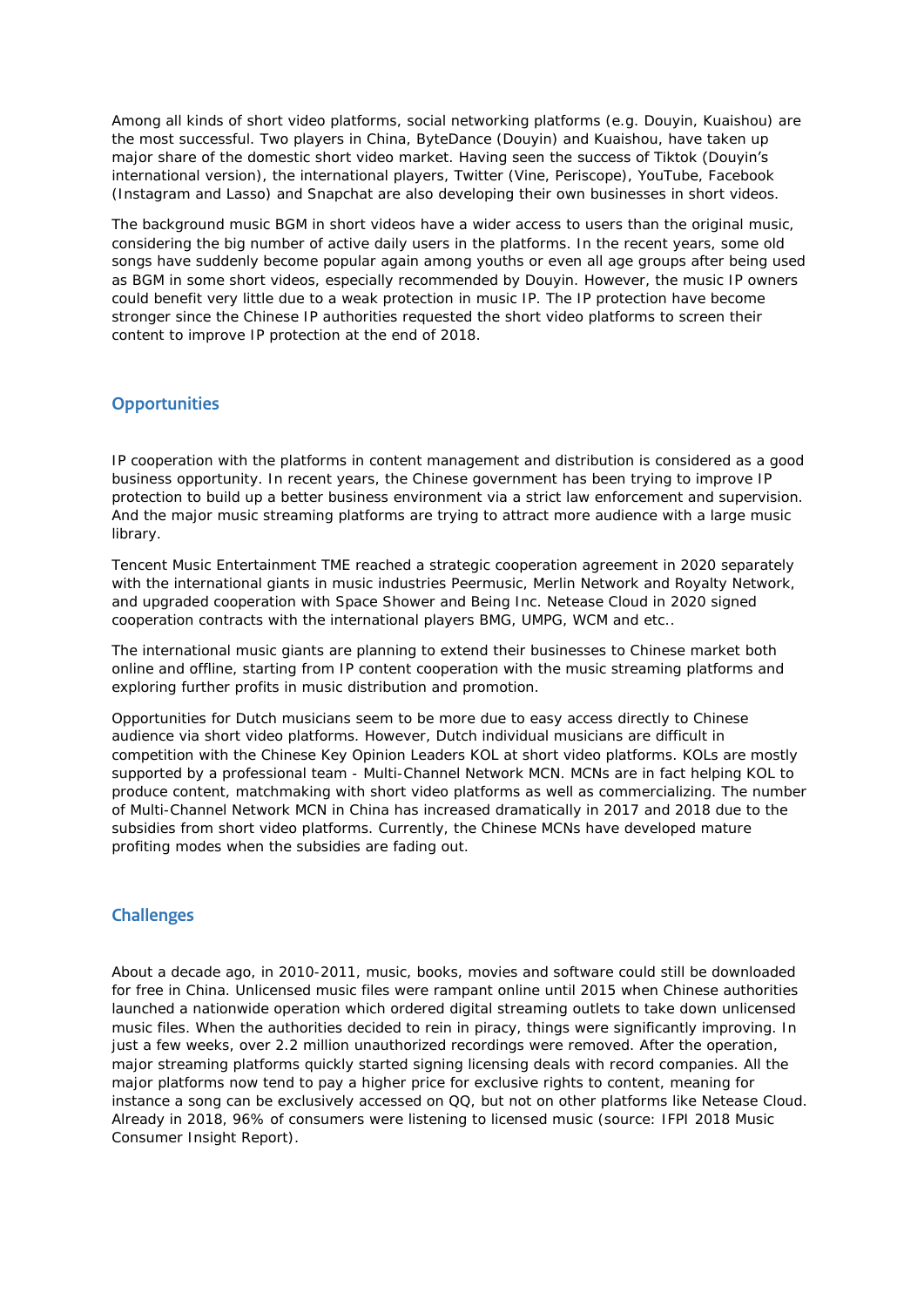The music IP protection is much better now in China than before with the strict supervision on the platforms from Chinese authorities. However, it is still very difficult for an individual musician to be compensated financially enough from a specific music IP infringement due to a large amount of time and energy consumption in legal procedures.

Chinese artists are used to making only a small portion of their income from royalties, as opposed to live shows and product endorsements. Due to lack of awareness of the importance of copyright in the Chinese music industry itself and the far from satisfying legal outcomes of copyright infringement cases - the low cost of copyright infringement versus the high cost of obtaining oftentimes low legal remedies - Chinese artists rarely bring copyright infringement cases to court. Legislators sought to address the challenges in enforcing copyrights. The 2020 amendments to the PRC Copyright Law became effective on June 1, 2021. The most remarkable changes are relating to higher compensation which can serve as an effective weapon to deter copyright infringement. In line with the Civil Code, and the amended Trademark Law, Patent Law, and the Anti-Unfair Competition Law, the 2020 amendments to the Copyright Law introduced punitive damages to penalize parties that commit serious and willful copyright infringement - up to 5 times the loss suffered by the copyright owner or income gained by the infringing party. The maximum statutory damage to be paid by an infringing party has also been raised from previously CNY 500.000 to CNY 5 million.

The Chinese music streaming platform users have not fully developed the habit of paying for the online music, though the proportion of paid users has a quick growth in the recent years. According to TME's Q1 financial report released in May 2021, the proportion of their online music paid users have reached 9.9%, higher than that in their Q1 report 2020, which was only 6.5%, however, much lower than that on Spotify, their foreign counterpart, which was 46% in Q2 2020. The number needs to go up if China's digital music market is to become sustainable.

China has a strict censorship system. National Radio and Television Administration is supervising all the online and offline channels including film, TV, and all the online platforms to build up socialist values. The socialist values in some aspects are different from the western values, which is why there are many restrictions and screenings on the imported music shows or events. For example, Mango TV deleted the performance of a singer because of too many tattoos on his skin during their broadcasting of semi-final of Eurovision Song Contest 2018.

## **Current cooperation in music between China and the Netherlands**

The cooperation in music between China and the Netherlands focus on offline performances, events or festivals.

#### **ISY Music Festival**

ISY Music Festival started from 2018 in Sanya with an ambition to create the newest, biggest, and best-to-date dance music festival in the world. Sanya Municipal Government and other local government authorities made a huge investment in building Sanya International Music Theme Park to host ISY Music Festival and other music-themed events in Sanya, Hainan, a tropical island in the south of China.

A number of Dutch DJs (e.g. Armin Van Buuren, Bass Jackers, and etc..) joined in the first three editions of the ISY Music Festival (27-31 December 2018), building up a good reputation for Dutch DJs and music among Chinese audience. Due to the COVID-19 pandemic, the fourth edition (27-31 December 2020) saw very few participation from international musicians.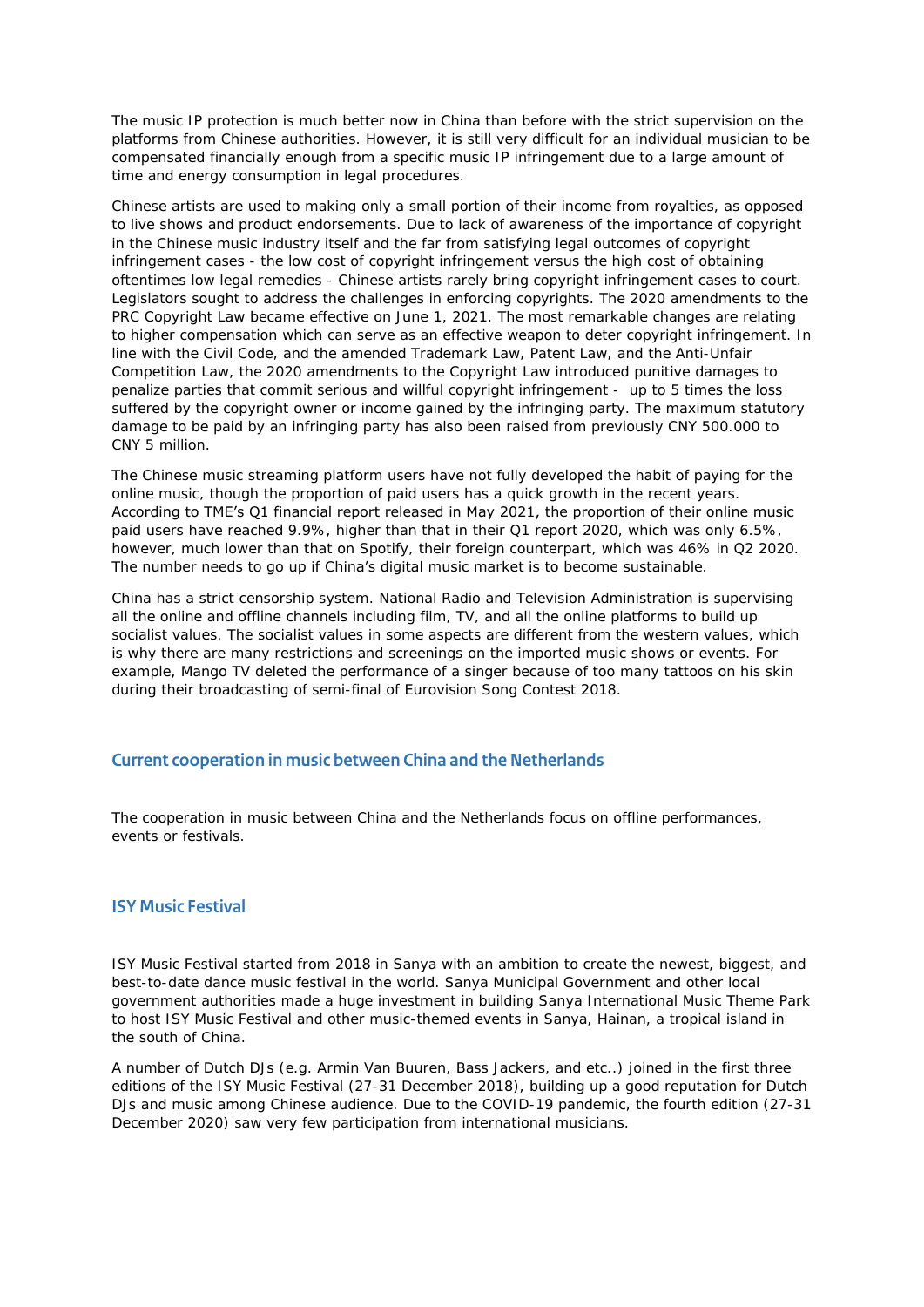#### **Amsterdam Dance Festival**

The Amsterdam Dance Event (ADE) is the leading electronic music platform and the biggest club festival in the world for the whole spectrum of electronic music sub-genres. ADE consists of a conference (day) and festival (day & night) program, covering five days. It attracts over 5.000 electronic dance music professionals and more than 400.000 visitors. Since 2017, ADE has a dedicated China program (House of China) that introduces the latest developments in the Chinese music industry to its visitors. It attracted leading promoters, artists and Digital Streaming Platforms (DSPs), including NetEase Cloud Music and Tencent Music.

More information: Martin van de Velde (co-organiser House of China) [martin@productus.nl](mailto:martin@productus.nl)

#### **Dutch music agents/distributors active in China**

#### **BHM**

BHM (Shenzhen Brotherhood Music Culture Media Co., Ltd) is widely known for investing, operating, and promoting international music festival IP's in China, including Q-Dance from the Netherlands (the world's largest hardstyle EDM music festival brand). Next to participating in over 20+ Festivals all over China and 150+ club shows in 30+ Chinese cities, BHM is also involved in music festival integrated marketing planning, stage & show production design, and artist management services.

More information: Paul Neuteboom (GM) [paul@bhm-china.com](mailto:paul@bhm-china.com)

**Kanjian**

#### <https://en.kanjian.com/>

Kanjian provides comprehensive rights management tools, solutions and dedicated business strategies to the music industry.

- Comprehensive Licensing
- Artists and Label Services
- Marketing and Promotion
- Booking and Live Events
- Business Consulting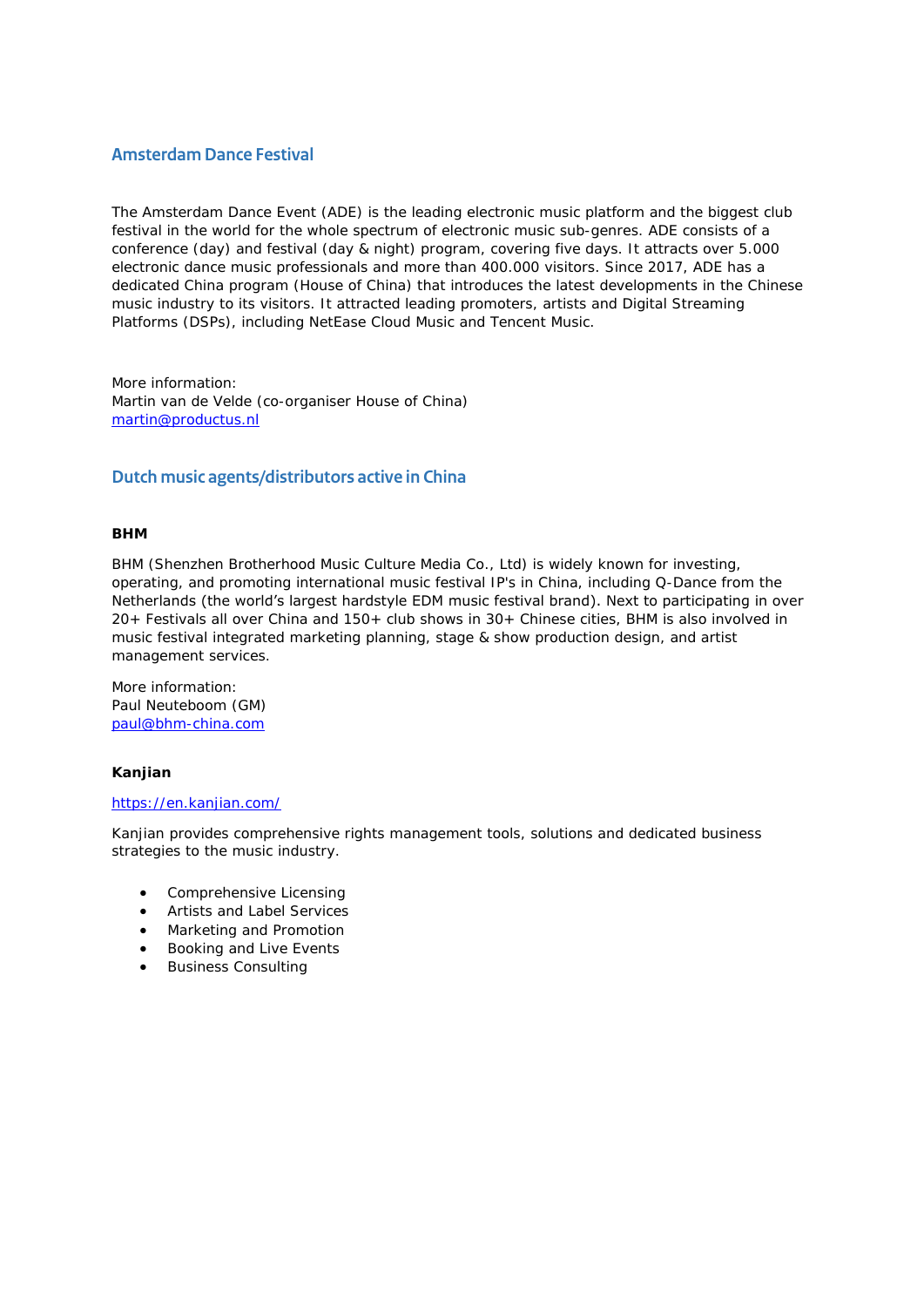**Creative Holland is an initiative of the Dutch Creative Industry, powered by the Ministry of Foreign Affairs, Economic Affairs, and the Ministry of Education, Culture and Science in close collaboration with branch organizations. Creative Holland is a public-private partnership aiming to accelerate creative industry exchange, and has a specific focus on three countries; China, United States, and Germany. Creative Holland identified the rapid developments in the Chinese music industry as an opportunity for Dutch companies.**

**Creative Holland China** Contact: Michiel Roosjen (Representative China) E: [michiel@creativeholland.com](mailto:michiel@creativeholland.com)

**The Dutch economic network includes an embassy, 4 Consulate-Generals and 6 NBSOs in China. The network is here to support Dutch businesses. Whether you are a starting entrepreneur or an experienced company, the network is here for your questions on doing business in China.**

**Embassy of the Kingdom of the Netherlands** 4 Liangmahe Nanlu, Chaoyang District, Beijing 100600 T: +86 10 8532 0200 E: [pek-ea@minbuza.nl](mailto:pek-ea@minbuza.nl)

**Consulate-General Shanghai** 10/F Tower B, Dawning Center, 500 Hongbaoshi Road, Changning District, Shanghai 201103 T: +86 21 2208 7288 E: [sha-ea@minbuza.nl](mailto:sha-ea@minbuza.nl)

**Consulate-General Chongqing** Unit 5404, Yingli International Finance Centre 28. Minquan Road, Yuzhong District Chongqing 400012 T: +86 23 6399 7000 E: [cho-ea@minbuza.nl](mailto:cho-ea@minbuza.nl)

**Consulate-General Guangzhou** Teem Tower, 34/F, 208 Tianhe Road Guangzhou 510620 T: +86 20 3813 2200 E: [gnz-ea@minbuza.nl](mailto:gnz-ea@minbuza.nl)

**Consulate-General Hong Kong SAR** Room 2402B, Great Eagle Centre, 23 Harbour Road, Wanchai, Hong Kong SAR T: +852 2599 9200 E: [hon-ea@minbuza.nl](mailto:hon-ea@minbuza.nl)

**NBSO Chengdu** Square One, office 2204,18 Dongyu Street, Chengdu 610016 T: +86 28 8692 3062 E: [nbsochengdu@nbsochengdu.com](mailto:nbsochengdu@nbsochengdu.com)

**NBSO Dalian** 4910 World Trade Center, 25 TongXing Road Zhongshan District, Dalian 116001 T: +86 411 3986 9998 E: [nbsodalian@nbsodalian.com](mailto:nbsodalian@nbsodalian.com)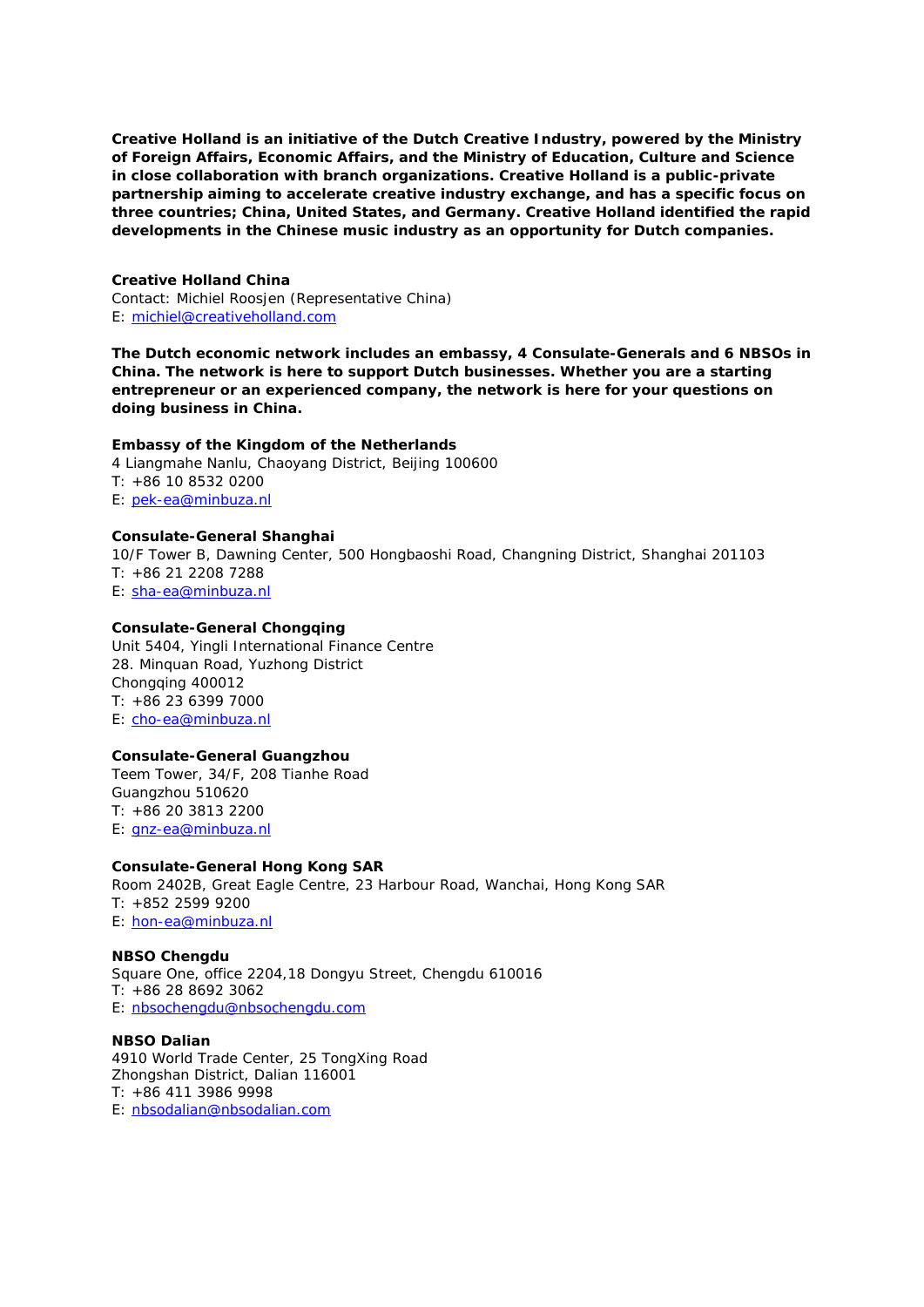**NBSO Jinan** Room 102, Luneng International Center No. 2666 Er Huan South Road, Jinan 250002 T: +86 531 8606 5138 E: [nbsojinan@nbsojinan.com](mailto:nbsojinan@nbsojinan.com)

**NBSO Nanjing** Office 4701, 47/F, Intercontinental Nanjing, No. 1 Zhongyang Road, Gulou District, Nanjing 210008 T: +86 25 8470 3707 E: [nbsonanjing@nbsonanjing.com](mailto:nbsonanjing@nbsonanjing.com)

**NBSO Qingdao** A-2505, Top YiHe International, 10 Hong Kong Middle Road, Shinan District, Qingdao, 266071 T: +86 532 6677 7516 E: [nbsoqingdao@nbsogindao.com](mailto:nbsoqingdao@nbsogindao.com)

**NBSO Wuhan** Room 1306, New World International Trade Center, 568 Jianshe Dadao, Hankou, Wuhan 430022 T: +86 27 8576 6511 E: [nbsowuhan@nbsowuhan.com](mailto:nbsowuhan@nbsowuhan.com)